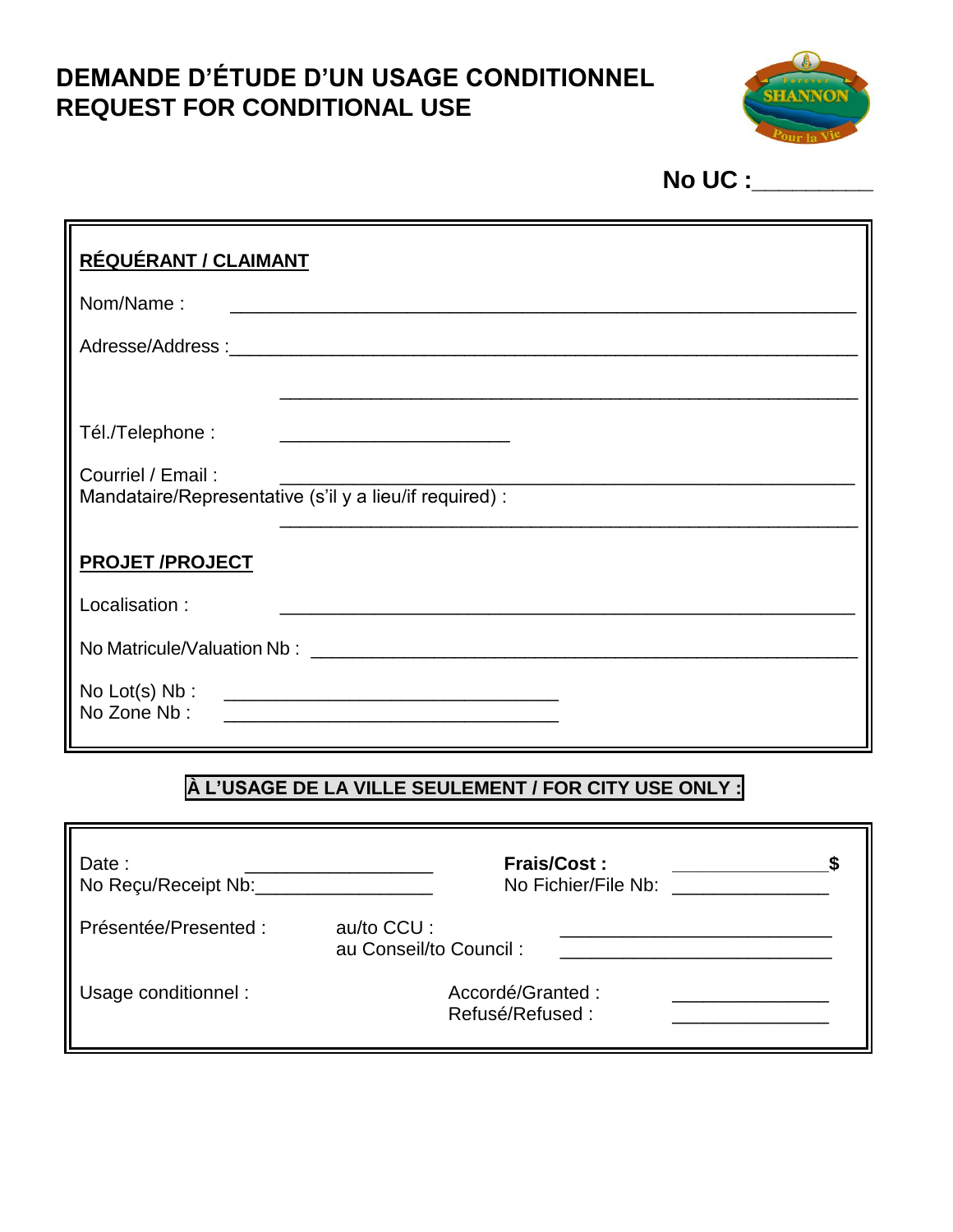## **1° TYPE DE PROJET / PROJECT :**

- □ Construction
- □ Rénovation/Renovation
- □ Implantation
- □ Lotissement/Sub-division
- □ Usage/Use

Demande de permis-certificat annexée/Request for permit-certificate attached :

□ Oui/Yes □ Non/No

## **2° DEMANDE D'USAGE CONDITIONNEL FAITE SUITE À : REASON FOR THIS REQUEST IS :**

| Demande de permis ou certificat/Request for permit or certificate :         |              |
|-----------------------------------------------------------------------------|--------------|
| Non-conformité des travaux en cours/Non conformity of work in progress :    | $\mathbb{R}$ |
| Non-conformité de l'immeuble existant/Non conformity of existing building : | $\Box$       |
| Non-conformité de l'usage actuel/Non conformity of actual use :             |              |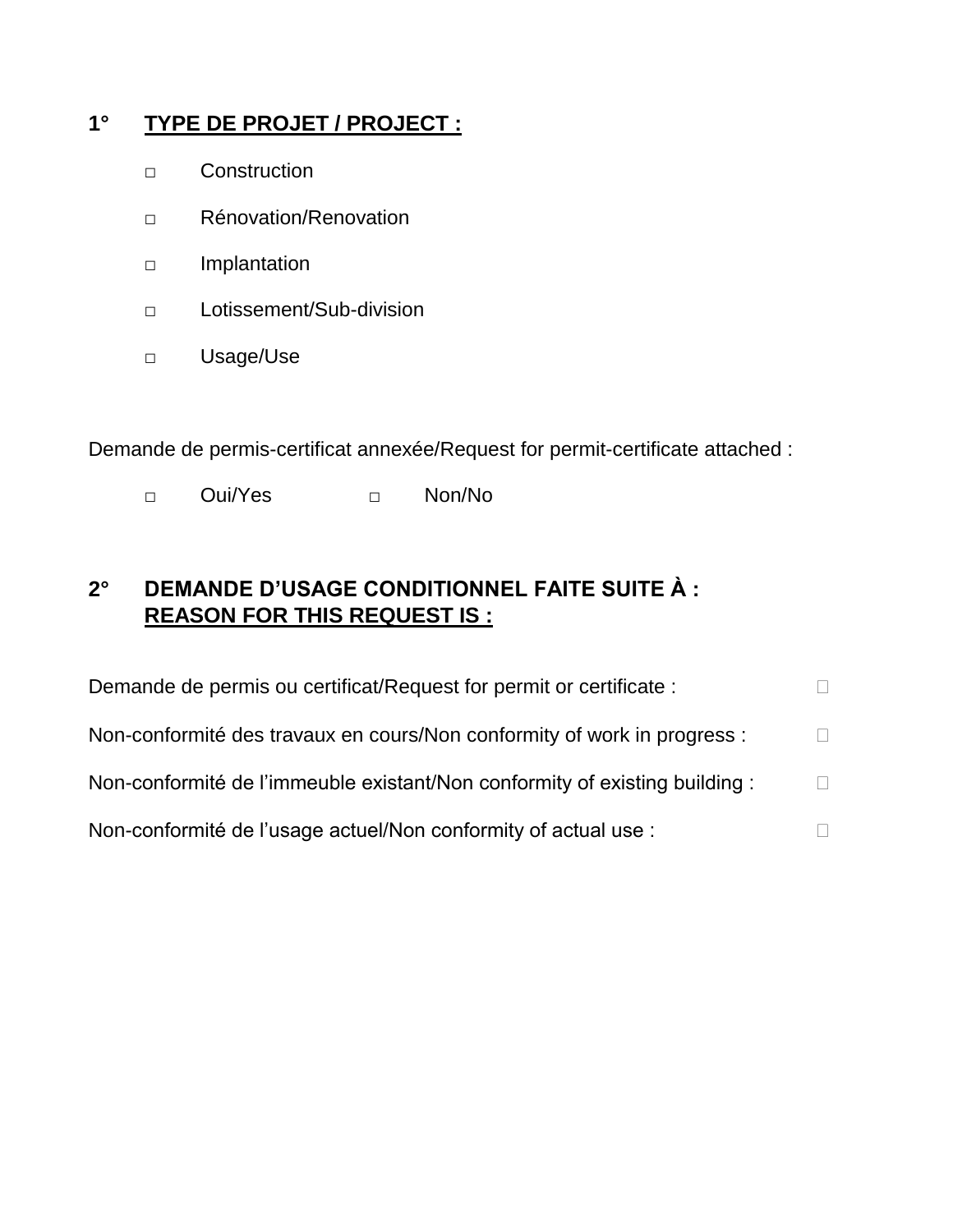## **3° DESCRIPTION DU PROJET / PROJECT DESCRIPTION :**

- Toute demande visant l'approbation d'un usage conditionnel doit comprendre les renseignements et documents suivants :
	- a) Nom, prénom, numéro de téléphone et adresse du requérant ; dans le cas où ce dernier n'est pas propriétaire de l'immeuble concerné, il doit présenter une procuration du propriétaire le mandatant spécifiquement pour faire la demande d'autorisation d'usage conditionnel en son nom ;
	- b) Lot(s) faisant l'objet de la demande ;
	- c) Photos de tous les bâtiments compris dans l'emplacement visé par la demande ;
	- d) Description de l'usage conditionnel projeté (nombre de pièces visées, périodes de l'année, stationnement, etc.) ;
	- e) Description du voisinage accompagnée de photographies ;
	- f) Description des travaux requis, le cas échéant, avec plans, élévations et autres illustrations requises afin de bien faire comprendre le projet ;
	- g) Tout autre document exigé en vertu du Règlement relatif aux permis et certificats.
- The following information and documents must be included with a request for conditional use:
	- a) Claimant information: name, phone number and address; when the claimant is not the owner of the concerned building, the claimant must submit a power of attorney signed by the owner mandating him/her to proceed with the request;
	- b) Lot(s) number(s) affected by the request;
	- c) Pictures of all existing buildings located in the project area;
	- d) Description of the projected conditional use (number of rooms, time of year, parking, etc.);
	- e) Pictures and description of the neighborhood;
	- f) Description of the required work, if applicable, with plans, elevations and other requested pictures for ease of understanding;
	- g) All other elements in support of this request as required under the By-Law concerning Permits and Certificates.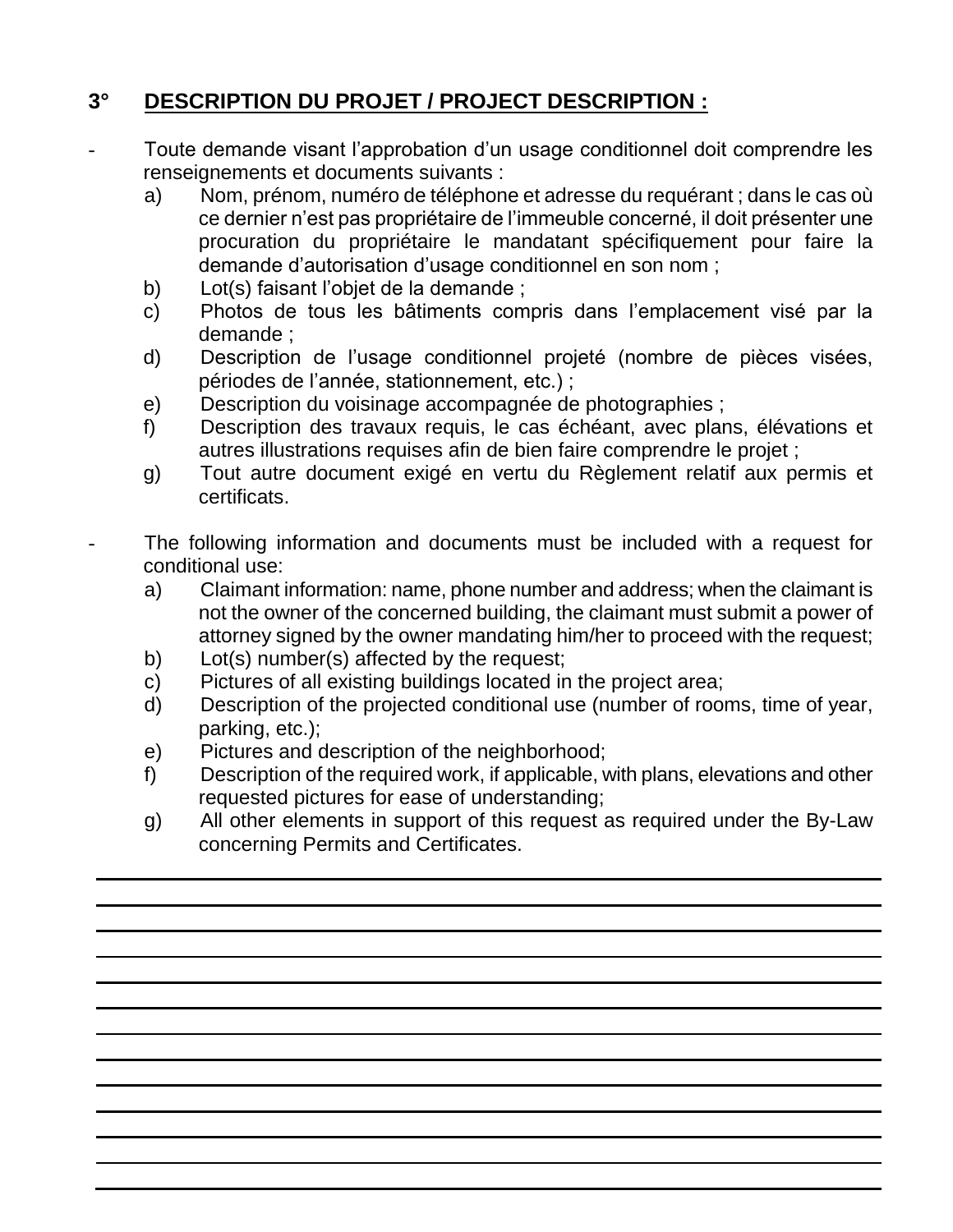| 4° | <b>PRÉCISEZ LA NATURE DU PROJET DEMANDÉ</b> |  |  |  |
|----|---------------------------------------------|--|--|--|
|    | DESCRIBE THE CHARACTER OF PROJECT REQUESTED |  |  |  |



## **5° ÉNONCEZ LES AVANTAGES DU PROJET POUR LE VOISINAGE STATE THE ADVANTAGES OF THIS PROJECT FOR THE NEIGHBORHOOD**